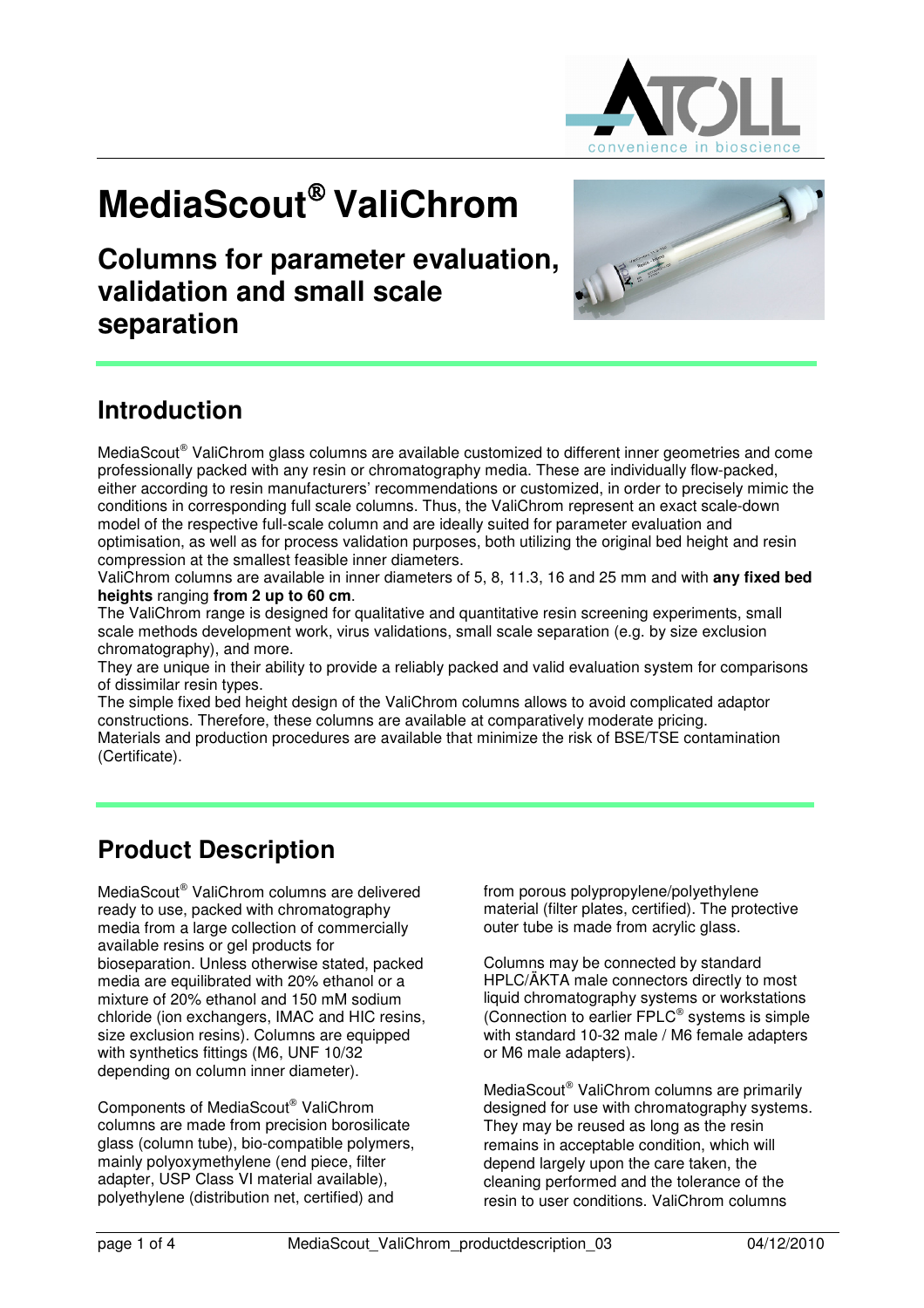

The most important properties of MediaScout ValiChrom columns are summarized in table 1.

can be refilled. Storage of the columns is usually at room temperature (note: Protein A or other sensitive resins may require storage at 5±3°C).

The protective outer tube can be equipped with barb connectors to thermostat the column e.g. by a circulating cooling fluid (please inquire).



Fig. 1 Parts of the MediaScout<sup>®</sup> ValiChrom columns.

- Column tube (precision borosilicate 3.3 glass)
- PMMA (acrylic glass) protective outer tube, with o-ring
- Sealing ring (Viton)
- End pieces
- Adapters (top and bottom) with female M10-32 UNF or M6
- Filter plates
- Distributor net
- End plug (M10-32 UNF or M6, not shown)

## **Table 1 Properties of MediaScout ValiChrom columns**

| Column Type           | Inner<br>Diameter $\times$<br>Packed Bed<br>Height | Column<br>Cross<br>Section | Column<br>Volume | Flowrate <sup>1</sup> | Max.<br>Flowrate <sup>1</sup> | Connector<br>(male) |
|-----------------------|----------------------------------------------------|----------------------------|------------------|-----------------------|-------------------------------|---------------------|
|                       | (mm $\times$ mm)                                   | $\text{cm}^2$              | ml               | ml/min / cm/h         | ml/min / cm/h                 |                     |
| ValiChrom $5-X^1$     | $5.0 \times 20 - 600$                              | 0.2                        | $0.4 - 12$       | 150<br>$0.5^{\circ}$  | < 5 / 1500                    | 10-32 UNF           |
| ValiChrom 8-X         | $8.0 \times 20 - 600$                              | 0.5                        | $1.0 - 30$       | 1.25/150              | 600<br>< 5/                   | 10-32 UNF           |
| ValiChrom $11.3^2$ -X | $11.3 \times 20 - 600$                             | 1.0                        | $2.0 - 60$       | 150<br>2.5            | < 25 / 1500                   | M <sub>6</sub>      |
| ValiChrom 16-X        | $16.0 \times 20 - 600$                             | 2.0                        | $4.0 - 120$      | 150<br>5.0            | 750<br>< 25/                  | M <sub>6</sub>      |
| ValiChrom 25-X        | $25.0 \times 20 - 600$                             | 4.9                        | $10 - 295$       | 150<br>12.3           | < 49/<br>600                  | M <sub>6</sub>      |

| Maximum Operating Pressure <sup>3</sup> | 30 bar                                                      |
|-----------------------------------------|-------------------------------------------------------------|
| Chemical Stability <sup>4</sup>         | Columns are tolerant to aqueous buffers and salt solutions, |
|                                         | 1 M alkaline solutions, 0.1 M phosphoric acid,              |
|                                         | 8 M urea, 6 M guanidine hydrochloride, non-halogenated      |
|                                         | organic solvents and detergents.                            |
|                                         | They are not compatible with strong oxidants and mineralic  |
|                                         | acids and halogenated solvents.                             |

<sup>1</sup>X represents the packed bed height

<sup>2</sup>The precise ID of the glass tube is 11.28 mm, corresponding to 1.00 cm<sup>2</sup> cross section

 $3$ This depends on the chromatography material as well!

4 The chemical stability refers to the column hardware parts only. The individual packed chromatography media may have different stability. To avoid damage to the chromatography media, please refer to the relevant manufacturer's data.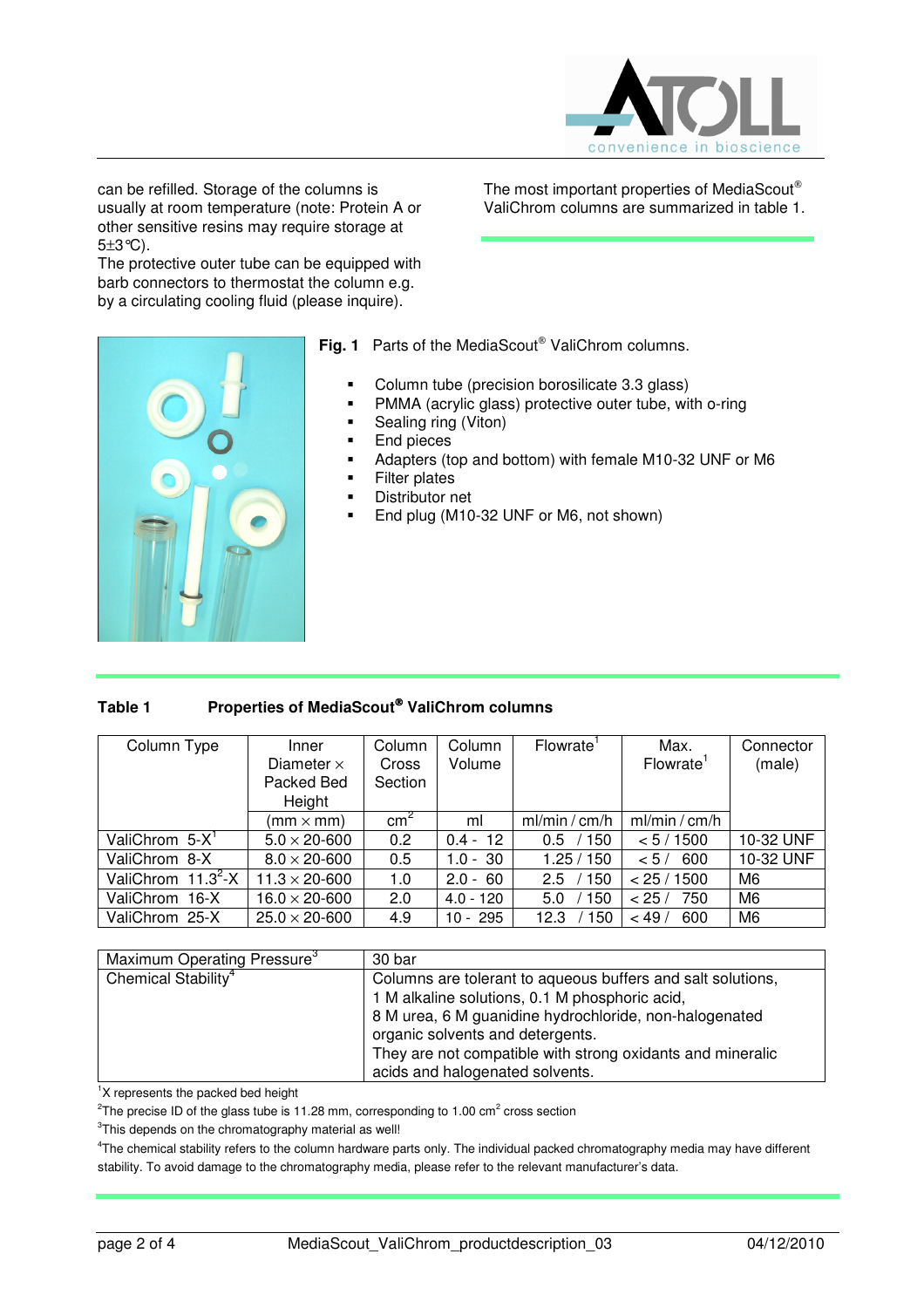

## **Performance Testing**

### **Theoretical plate number and Asymmetry factor ('Tailing')**

The chromatographic performance of ValiChrom columns should be checked at regular intervals by determination of plate number and peak asymmetry.

The evaluation of the elution profile of a suitable sample should be carried out as follows, with parameters as shown in the schematic drawing:



**Elution Volume** 

The theoretical plate number N (unit: 1/m) and the asymmetry factor  $(A_s)$  are calculated according to equations (1) and (2):

$$
N = 5.54 \times \left(\frac{V_e}{W_{1/2}}\right)^2 \times \frac{100}{BH} \quad (1)
$$

*A B*  $A_s = \frac{B}{4}$  (2)

with

 $V_e$  = elution volume,  $W_{1/2}$  = width at 50% peak height,  $BH = bed$  height in cm,  $B$  and  $A = left$ and right section of a line, drawn parallel to the base line at 10% peak height (IUPAC), drawn vertically from peak maximum to base line.

In **Fig. 2** the results of two real example performance tests are shown for columns of 10 and 20 cm bed height.





Elution profile of a sample of Vitamin B<sub>12</sub>, 0.8 mg/ml, with a MediaScout® ValiChrom 11.3-100 (A) and 11.3-200 (B) column, packed with SOURCE™ 15Q (2.5% compression compared to gravity settled resin). Sample injection was at 3 min.

| Eluant:    | 50 mM Tris-HCl, 0.9% NaCl, pH 8.0 |
|------------|-----------------------------------|
| Flow rate: | $2.5$ ml/min (150 cm/h)           |
| Detection: | UV at $\lambda$ =280 nm           |

Theoretical plate numbers were 11700/m (A) and 12000/m (B) (Total plate numbers: 2340 (A), 2400 (B). The asymmetry factors were both calculated as 1.5.